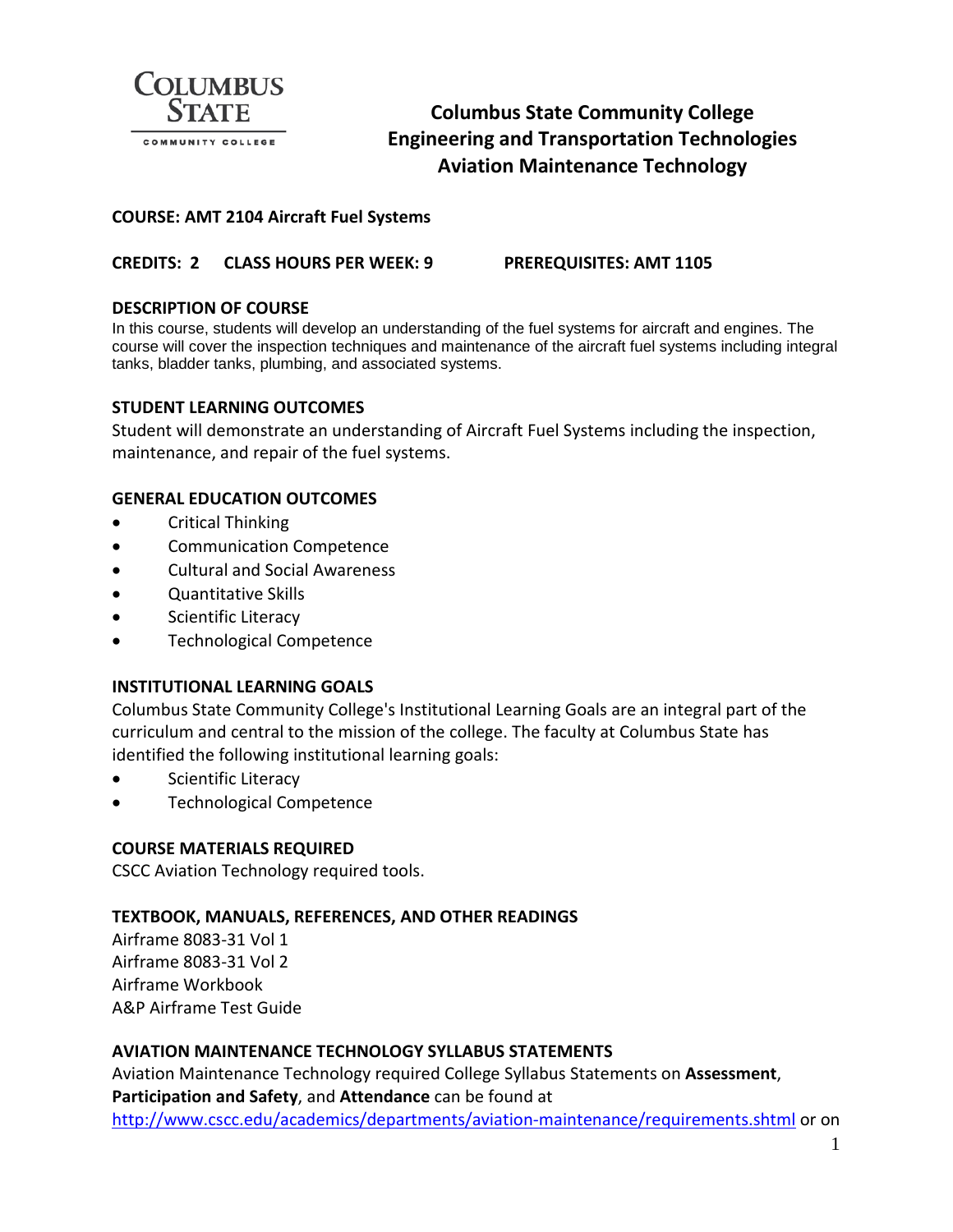the College website –Search 'Aviation'; click on 'Aviation Maintenance'; click on 'Requirements' tab.

# **SPECIAL COURSE REQUIREMENTS**

Part 147 Para 147.21 (d) (3) and 147.31 (b) state that tests must be given in all subject areas and that the tests given must all be passed.

As students progress through the program, they will be given subject area tests relative to the course subject areas. Students must demonstrate a 70% minimum passing score on every subject test. If a subject area test is failed, the student will be given additional opportunities to pass the subject test. All subject tests must be passed before a certificate of program completion can be issued.

FAA Subject Are Test for this course:

III-P - Aircraft Fuel Systems

To be awarded a Certificate of Program Completion, in addition to subject area testing, the student must also:

Successfully pass each course required for the certificate. Requirements for passing each course include:

A 70% average evaluation for graded course elements. Instructors determine the weights of course grading.

Successful completion of all required laboratory requirements of the course. Attendance in compliance with the attendance policy.

Students can pass a course with a grade of "D", however students must have a minimum overall Grade Point Average of 2.0 (out a possible 4.0) to be awarded a certificate of completion. Courses can be repeated to improve grades.

| Grade Area                | Weight | Percentage<br>Earned | Lab Project                               | Pass | Fail |
|---------------------------|--------|----------------------|-------------------------------------------|------|------|
| <b>Unit Tests</b>         | 60%    |                      | <b>Identify Fuel System</b><br>Components |      |      |
| Mid-Term                  | N/A    | N/A                  | <b>Inspect Fuel Systems</b>               |      |      |
| Final                     | 10%    |                      | Service Fuel Systems                      |      |      |
| Participation &<br>Safety | 10%    |                      |                                           |      |      |
| Other $-$                 | 20%    |                      |                                           |      |      |
| Homework                  |        |                      |                                           |      |      |
| Assignments               |        |                      |                                           |      |      |
| Total                     | 100%   |                      |                                           |      |      |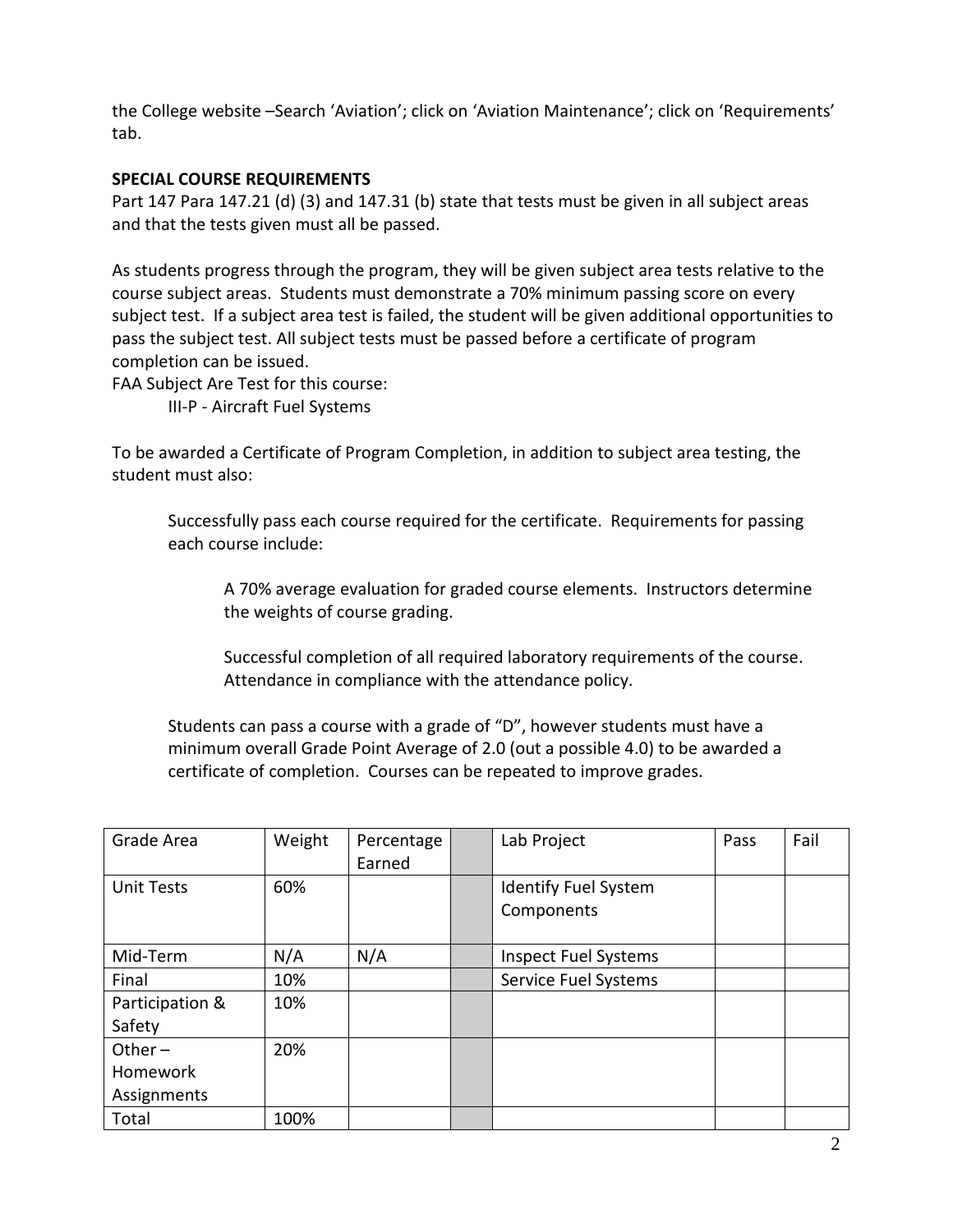| Course Letter Grade |  |  |  |
|---------------------|--|--|--|
|                     |  |  |  |

Student Resources, Rights, and Responsibilities: Columbus State Community College required College Syllabus Statements on College Policies and Student Support Services can be found at [https://www.cscc.edu/academics/syllabus.shtml.](https://www.cscc.edu/academics/syllabus.shtml)